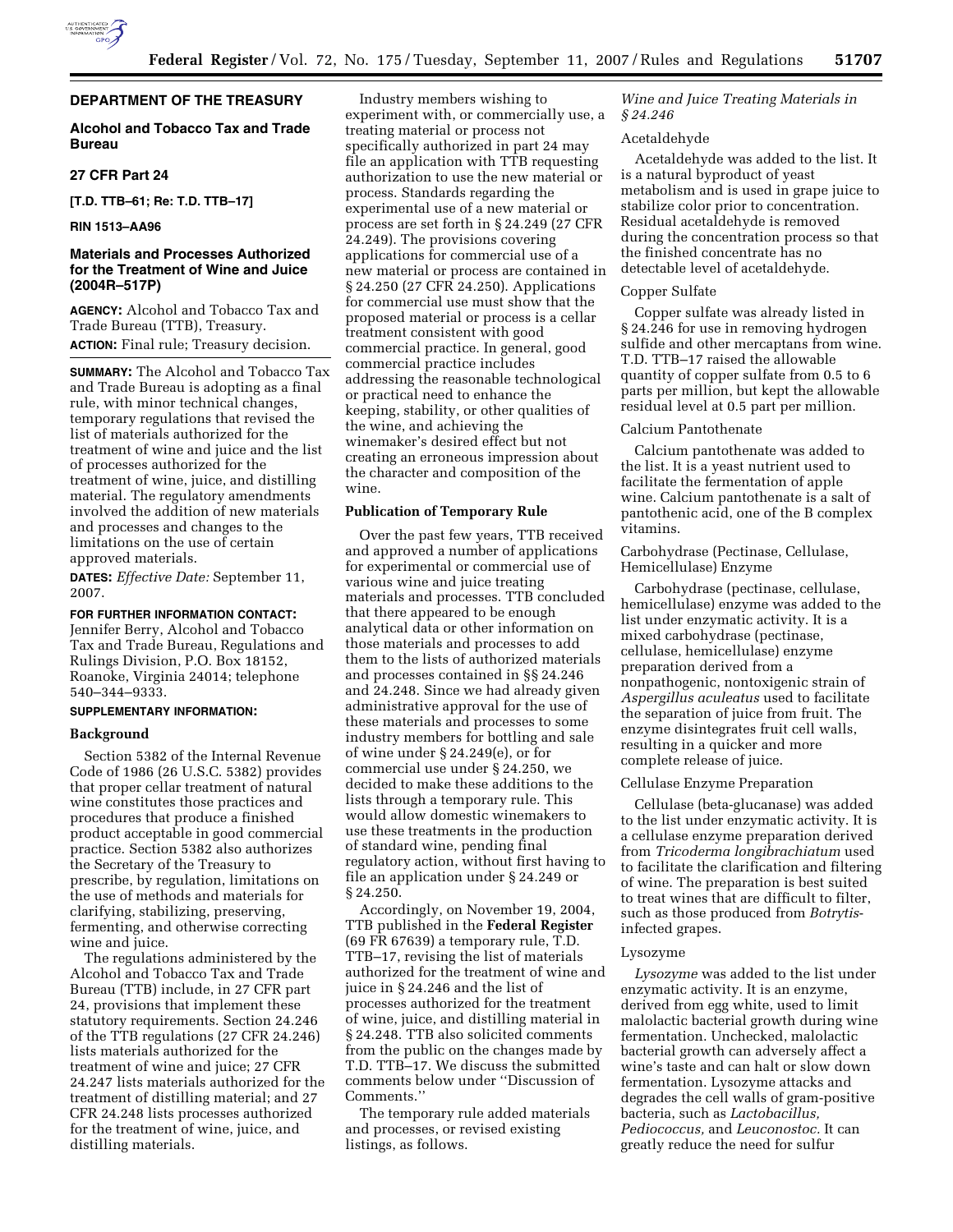dioxide, which poses a health hazard to individuals allergic to sulfites.

## Milk Products

Pasteurized whole or skim milk was already listed in § 24.246 as authorized for the fining of white grape wine or sherry. T.D. TTB–17 amended this listing to include half-and-half and to allow the fining of all grape wine, while keeping the approved usage rate at 0.2 percent of the volume of wine. T.D. TTB–17 also added as an authorized use the use of these milk products to remove off flavors in wine, subject to a usage rate not to exceed 1 percent of the volume of wine.

#### Silica Gel (Colloidal Silicon Dioxide)

Silica gel (colloidal silicon dioxide) was already listed in § 24.246 for use in clarifying wine. T.D. TTB–17 added the clarification of juice to its authorized uses, with the limitations on use remaining the same.

### *Wine Treating Processes in § 24.248*

#### Electrodialysis

Electrodialysis was added to the list for use in removing excess tartrates from wine. The process consists of moving bulk wine past two membranes, one on either side of the wine. One membrane is selectively permeable to tartrate salts and the other, to calcium and potassium salts. As the wine passes between the two membranes, a water-based conductant passes on the other side of both membranes. As both liquids flow through the apparatus, a weak electrical current is introduced to cause the tartrate salts to migrate towards the positively charged membrane and the potassium and calcium salts to migrate toward the negatively charged membrane. As the tartrate, calcium, and potassium salts pass through the membranes, they enter the conductant stream and, when carried out of the apparatus, are discarded.

# Metal and Sulfide Reducing Matrix Sheets

Metal and sulfide reducing matrix sheet processes were added to the list. The first of these two types of matrix filter sheets removes metals such as copper and iron from wine, while the second removes sulfides. Both types of sheets contain the active ingredient polyvinylimidazol (PVI), a terpolymer related to polyvinyl-polypyrrolidone (PVPP), already listed as an approved material in § 24.246. The PVI is immobilized in a cellulose matrix sheet and constitutes, at most, 40 percent of the weight of the sheet. Wine is passed through these sheets at a controlled flow rate using conventional filtering methods.

#### Nanofiltration

Nanofiltration was added to the list. It is used in combination with ion exchange to remove volatile acidity from bulk wine. The wine is drawn into a storage tank where it is pressurized and piped through a mechanical submicron filtration system using nanotechnology. The wine is separated into two streams: The first contains molecules of larger molecular weight, such as flavors, while the second contains molecules of smaller molecular weight, such as alcohol, water, and acetic acid. The second stream is passed through an ion exchange column, which selectively removes the acetic acid and allows the alcohol and water molecules to pass through. Upon exiting the ion exchange column, the second stream is recombined with the first stream.

## Osmotic Transport

Osmotic transport was added to the list. It is used to reduce alcohol content in wine. The process involves two liquids, typically water solutions, which have different water vapor pressures. The solution to be treated—the ''feed'' solution—contains volatile components that are soluble or miscible in the receiving solution, or ''stripping'' solution. The membrane must be completely hydrophobic to prevent the stripping solution from passing through the membrane into the feed solution. Wine is pumped along one side of a completely hydrophobic, microporous membrane with water on the other side. The wine and the stripping solution run tangential to, and are separated by, the thin membrane. The difference in vapor pressure of the alcohol in the wine and that of the water-based stripping solution separates the alcohol and the stripping solution. The higher vapor pressure of the alcohol in the wine causes some of the alcohol to evaporate, to pass through the microporous membrane, and then to condense in the water-based stripping solution. The stripping solution is usually circulated across the membrane until the alcohol content of the feed wine and the stripping solution are essentially equal. The process is performed at ambient temperature without elevated pressure, other than just enough pressure to pump the wine. Since the separation of alcohol from a fermented substance is considered to be a distilling process, the new listing specifies that osmotic transport operations must be conducted at a distilled spirits plant premises rather than at a winery.

### **Discussion of Comments**

During the public comment period, which closed on January 18, 2005, TTB received five comments on the temporary rule.

The Enzyme Technical Association commented favorably on the addition of three new enzymes to the list of approved materials and provided additional technical information to support the use of these enzymes in wine. The association also noted two misspellings throughout T.D. TTB–17. The genus name of ''*Aspergillus aculeatus*'' was incorrectly spelled as ''*Aspergilius*''; the species name of ''*Trichoderma longibrachiatum*'' was incorrectly spelled as ''*longibrachiatu*.'' We are correcting the regulatory text in this final rule.

BASF Corporation, which manufactures a product that removes heavy metals and sulfides from alcoholic beverages, submitted a comment requesting that no limit be placed on the amount of copper sulfate that may be added to wine, even though it supported retaining the specification at a residual level of copper sulfate in wine at 0.5 ppm. The commenter further requested that we not require that polyvinylimidazol (PVI), the active material in the sulfide and metal reducing matrix sheets, be used in sheets.

TTB does not have analytical data or other information to assess these requests at this time. We also believe that adoption of such requests should be the subject of public notice and comment procedures. Accordingly, we believe that it would not be appropriate to include them in this final rule document.

TTB received two comments regarding nanofiltration. The first commenter supported adding nanofiltration to the list of approved processes, stating that it has been safely used in several other countries for years. The second commenter opposed adding nanofiltration to the list, stating that it is a subcategory of reverse osmosis, an already approved process. The second commenter also stated that recognizing nanofiltration as a new technology will create confusion in the industry and ''open a can of worms legally'' because of the involved patents.

In response to the opposing comment, we note that while nanofiltration and reverse osmosis may have some operational similarities, they have different uses and limitations for the treatment of wine. TTB believes it is appropriate to list these two items as separate treatments in the regulations. TTB's regulatory intent is to provide